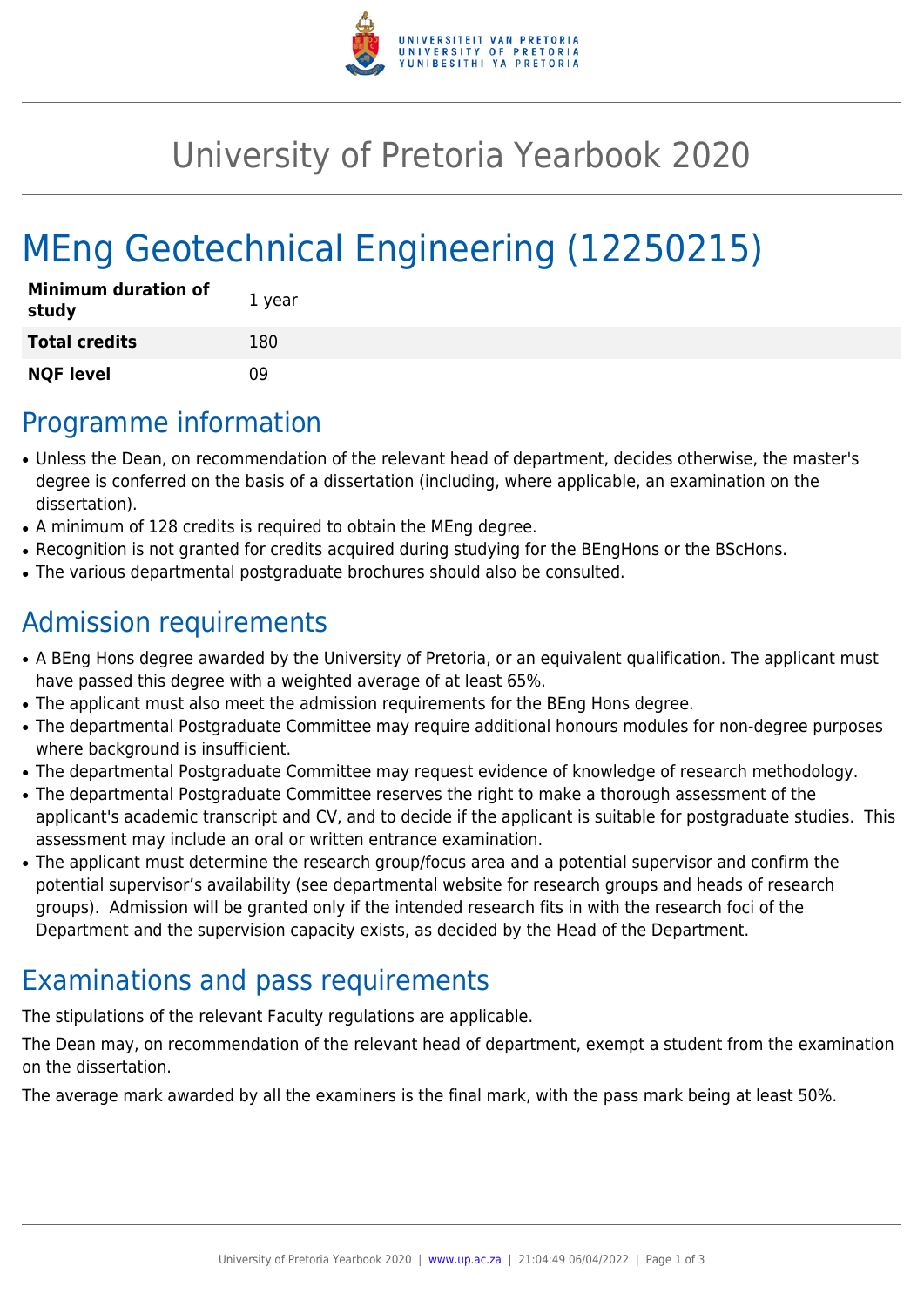

### Research information

A student must by means of a dissertation prove that he or she is capable of planning, instituting and executing a scientific investigation. Unless the Senate, on the recommendation of the supervisor, decides otherwise, a student, before or on submission of a dissertation, must submit proof issued by a recognised academic journal that an article was submitted, to the Head: Student Administration. The draft article should be based on the research that the student has conducted for the dissertation and be approved by the supervisor if the supervisor is not a co-author. The supervisor shall be responsible for ensuring that the paper is taken through all the processes of revision and resubmission, as may be necessary. Conferment of the degree may be made subject to compliance with the stipulations of this regulation.

#### Pass with distinction

A student passes with distinction if an average mark of at least 75% is obtained for the dissertation (and the examination on the dissertation, where applicable).